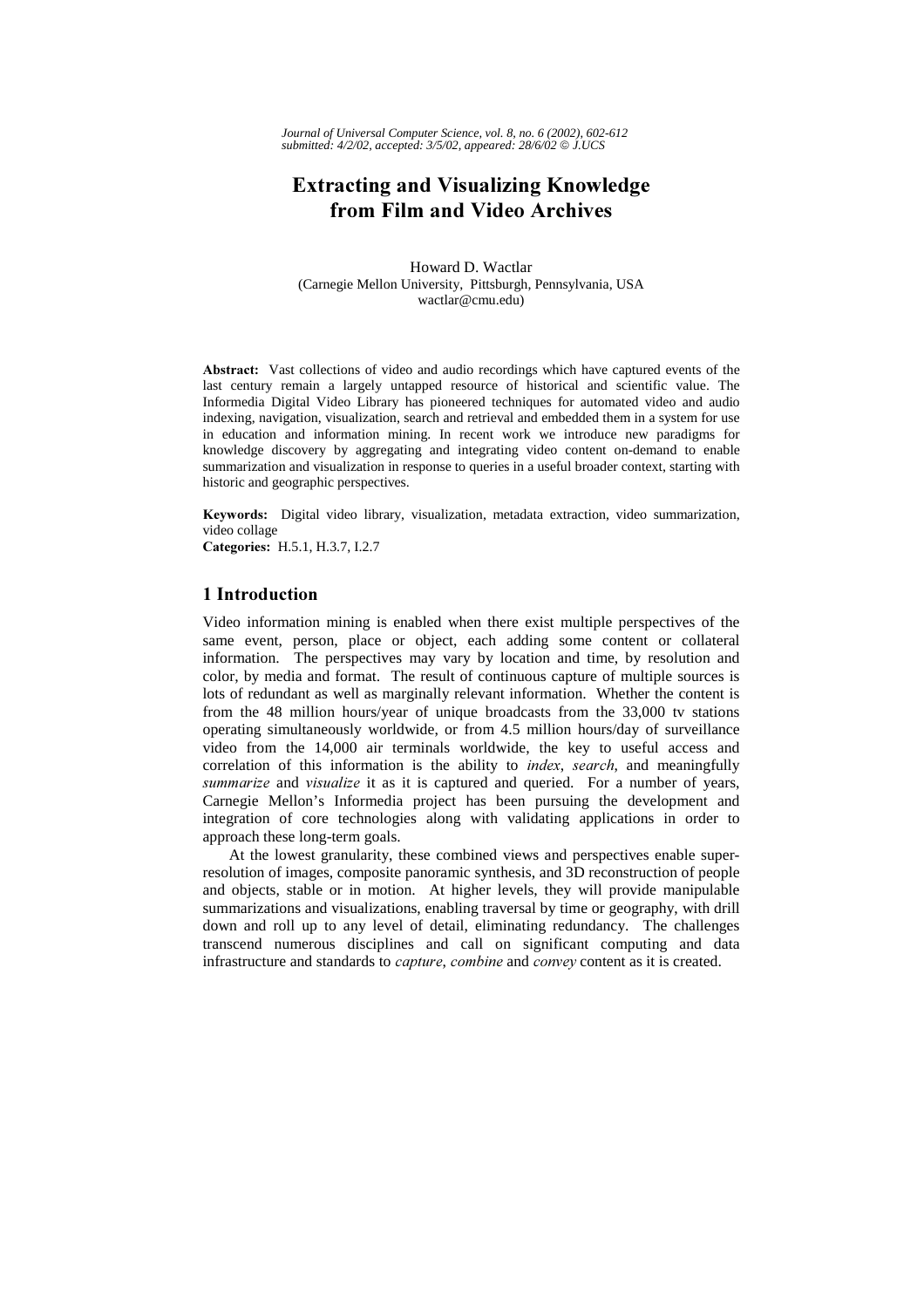# 2 Automated Metadata Extraction and Video Summarization in Informedia

#### 2.1 Multi-modal Information Integration Improves Recognition and Retrieval

The Informedia Project at Carnegie Mellon University pioneered the use of speech recognition, image processing, and natural language understanding to automatically produce metadata for video libraries [Wactlar99a]. The integration of these techniques provided for efficient navigation to points of interest within the video. As a simple example, speech recognition and alignment allows the user to jump to points in the video where a specific term is mentioned, as illustrated in Figure 1.

The benefit of automatic metadata generation is that it can perform post facto analysis on video archives that were previously generated. Such archives will not have the benefit of a rich set of metadata captured from digital cameras and other sources during a digital capture or production process as will be more common in forthcoming capture devices and production environments.



Figure 1: Effects of seeking directly to a match point on "Lunar Rover", courtesy of tight transcript to video alignment provided by automatic speech processing.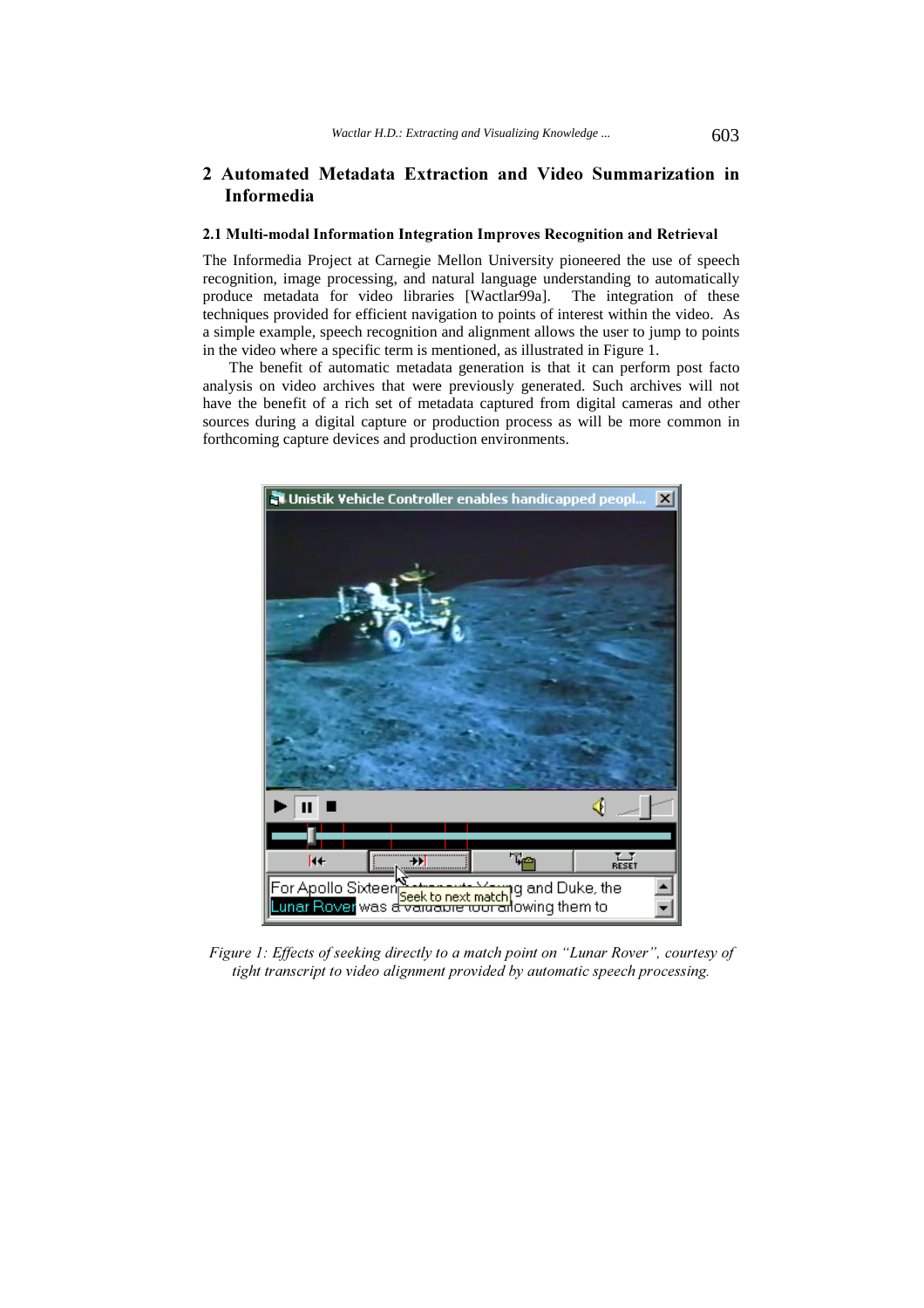The speech, vision, and language processing are imperfect, so the drawback of automatic metadata generation as opposed to hand-edited tagging of data is the introduction of error in the descriptors. However, prior work has shown that errorful metadata can still be very useful for information retrieval, and that integration across modalities can mitigate errors produced during the metadata generation [Wactlar 99a, Witbrock 97].

More complex analysis to extract from video named entities (e.g., places, people, times) which are displayed visually (e.g., street and road signs, placards and billboards, store windows and truck panels) and spoken aurally and use them to produce time and location metadata can lead to exploratory interfaces allowing users to directly manipulate visual filters and explore the archive dynamically, discovering patterns and identifying regions worth closer investigation. For example, using dynamic sliders on date and relevance following an "air crash" query shows that crashes in early 2000 occurred in the African region, with crash stories discussing Egypt occurring later in that year, as shown in Figure 2.



Figure 2: Map visualization for results of "air crash" query, with dynamic query sliders for control and feedback.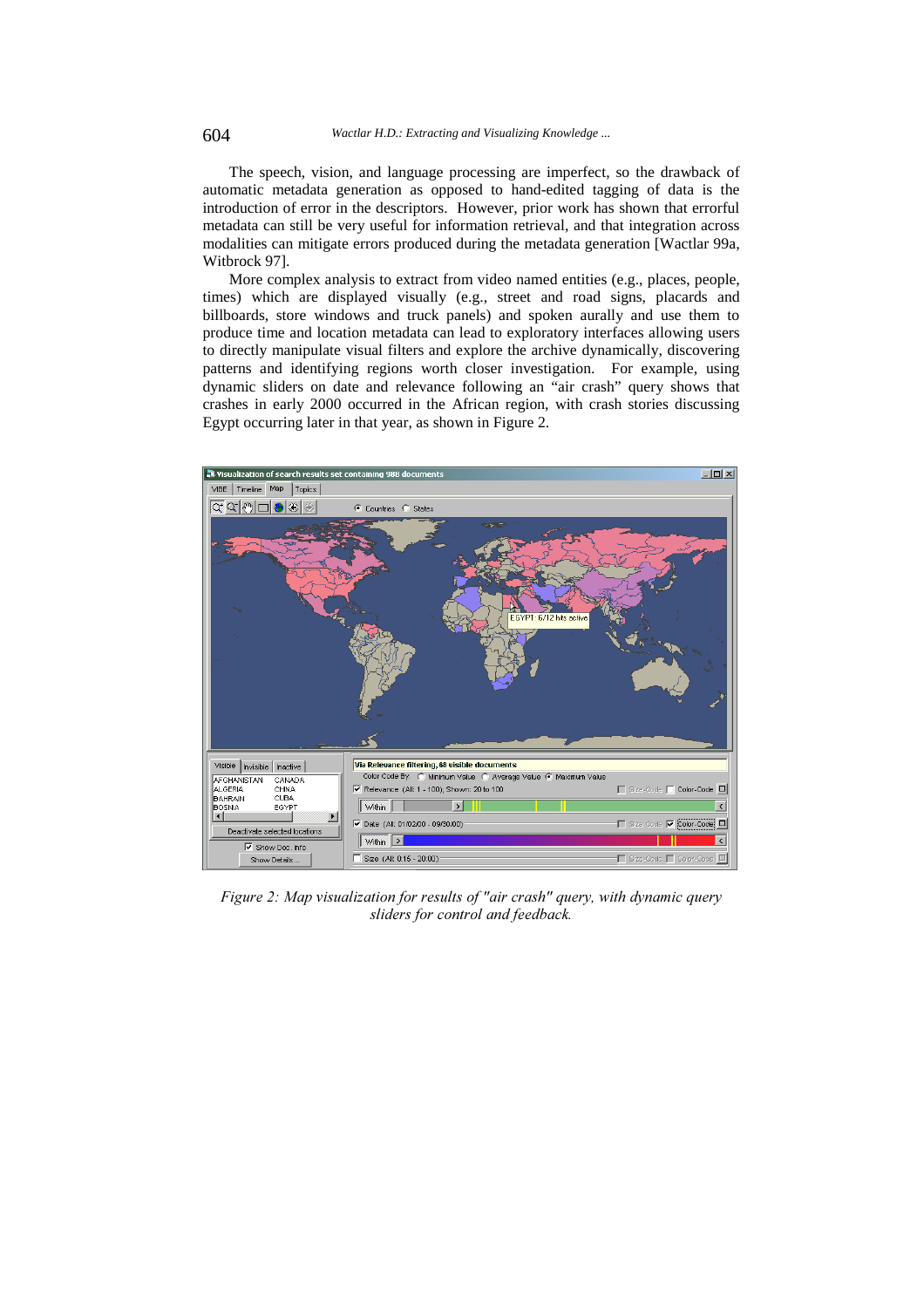### 2.2 Generating Synthetic Perspectives from Independent Sources Separated by Time and Space

In field trials, capture from mobile video systems collected highly redundant video data. Long sequences of video contained little or no audio, with overlapping visual imagery. Filtering across space for these shots can be accomplished via image processing techniques that exploit location data acquired through GPS. One strategy is to generate a 2-D panoramic view of the environment by combining several independent views based on their time, location, and viewing angle [Gong99]. In Informedia we have used a featureless image mosaicing technique that is able to create an integrated panoramic view for a virtual camera from multiple video sequences which each records a part of a vast scene. The approach results in the following contributions: (1) The panoramic view is synthesized from multiple, independent video sequences, overcoming the limitation of existing image mosaicing techniques. (2) The panoramic view synthesis is seamlessly combined with the virtual environment creation. More specifically, each panoramic view is synthesized according to the virtual camera specified by the user, and can be visualized from an arbitrary viewpoint and orientation by altering the parameters of the virtual camera. (3) To ensure a robust and accurate panoramic view synthesis from long video sequences, a global positioning system (GPS) is attached to the video camera, and its output data is utilized to provide initial estimates for the camera's translational parameters, and to prevent the camera parameter recovery process from falling into spurious local minima. The GPS data acquisition, and the synchronization between the GPS data and the video frames are fully automated.



Figure 3: Panorama for: (a) one view, and (b) wider pan generated from multiple views from user-selected viewpoint.

Consider multiple capture systems recording city impressions at various viewing points; one system's output is shown in Figure 3a. GPS for each system is used to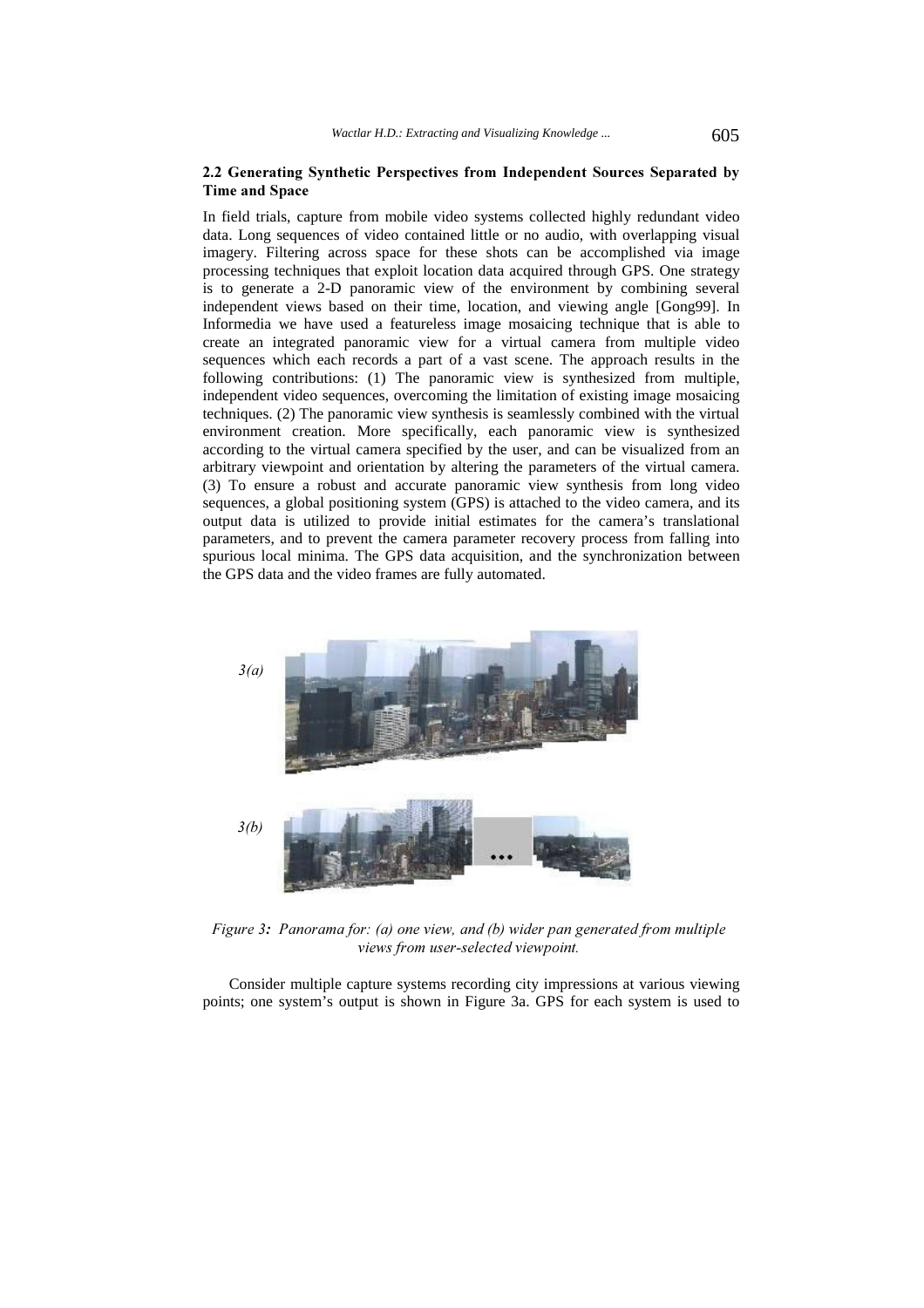merge the visuals so that a panoramic view as shown in Figure 3b can be constructed. The shade variations have been left in to show that the panorama was generated from individual shots captured at different times with varying amounts of sun and clouds; these shadings could be filtered out to produce a smoother panorama. The box area labeled "..." in Figure 3b indicates a portion of the cityscape for which no viewer has yet contributed information.

This technique is not only suitable for video content summarization, but will also be applicable to the areas of team collaborations in situations such as emergency response and disaster recovery when there is sufficient local computation support for it.

#### 2.3 Enhancing Object Resolution with Separate Images

Another function we incorporate is enhancement of video resolution, exploiting multiple videos taken of the same objects and scene. This area has been generally called super resolution in image processing. Traditional super resolution techniques, however, assume that multiple inputs are subpixel shifted and the techniques utilize the generic image smoothness assumption as the mathematical basis. In contrast, we have been working on class-dependent model-based reconstruction (super resolution) of object images [Baker00a, Baker00b]. Trained with face images, this method has demonstrated conversion of a low-resolution input face image captured in the distance to a higher resolution image with which one can identify the person. We expect the same technique will also be applicable to converting text images from hardly or barely readable to fairly readable.

### 2.4 Detecting and Classifying Body Motion for Event Recognition and Comparison

A primary role of image understanding in Informedia is to detect and recognize objects, track and interpret changes, and reconstruct and interpret events in the video collected from the environment. By working first in constrained domains we can realize to varying degrees capabilities critical to the task of extracting and identifying individuals and/or their actions. Informedia systems have demonstrated that face detection [Cohn 01, Ratan 98, Rowley 95], based on neural networks, facilitates object-content based video retrieval and video summarization [Christel 98a, Smith 97], as opposed to conventional image-based techniques, such as color histograms. However, unlike the earlier versions of Informedia, where the information source was carefully edited, broadcast-quality video, we must now be able to process video that has been captured continuously from mobile and surveillance-like cameras. For this we will use probabilistic modeling of image properties [Schneiderman00b], image segmentation [Shi 00, Shi 98], and tracking of individuals.

Figure 4 illustrates a system for real-time separation and tracking of individuals moving across realistic backgrounds [Yang 98, Yang 99]. This type of tracking serves as a basis for other more detailed and diverse sensor capture tailored for use in the particular settings.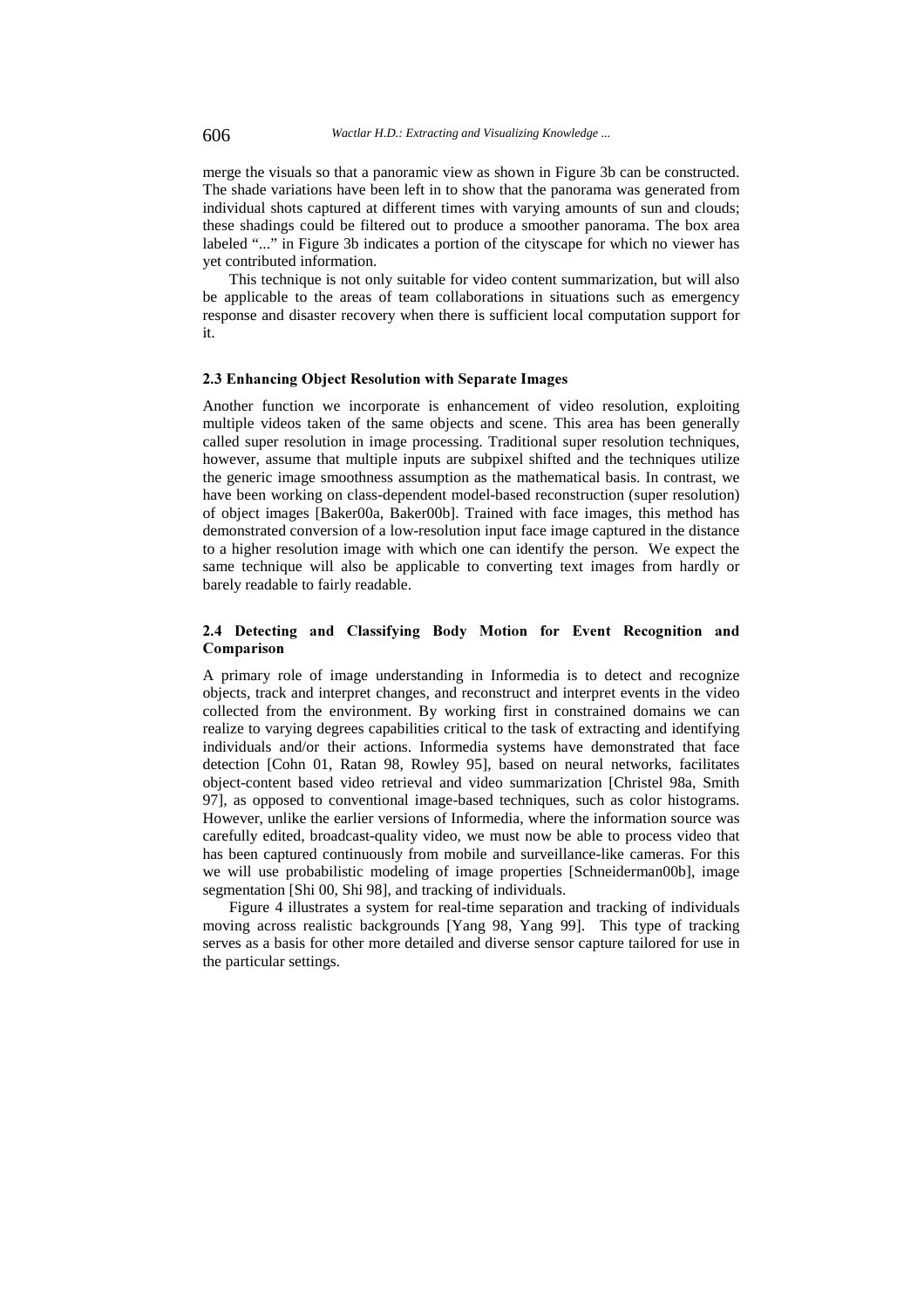

Figure 4: Real-time segmentation and tracking of individuals.

In related NSF Digital Libraries Initiative projects, Ben-Arie has investigated methods of automatically recognizing human movements such as jumping, sitting, standing, and walking [Ben-Arie 01a, Ben-Arie 01b]. Robust recognition is shown for well-framed, posed movements. In Informedia we seek to gain a sense of "activity" from video sequences by deriving and comparing similar patterns of time motion (e.g., direction and frequency) for the extracted objects, compute relative distances traversed by objects in motion, and characterizing interactions between such objects (e.g., moving together, converging, diverging). These dynamic features should enable us to recognize a similarity in the two video clips represented by the frames of Figure 5, where none of the low-level features (e.g., color and texture) are indicative.



Figure 5: Challenge of recognizing semantically similar video content.

#### 2.5 Information Collages Summarizing and Visualizing Many Video Segments

As information capture and access evolve to become contemporaneous, ubiquitous and federated, the response even to a well formed query will generate thousands to millions of results, with a complex sense of relevance ranking. Natural language and image understanding technology may be applied to the comparison of retrieved documents so that duplication of content is eliminated or minimized in the resultant set. Clustering techniques may be applied to grouping them. However, we will need to go beyond management (e.g., ordering, sorting and comparing) of the existing content to the automated generation of new content that summarizes the result set, ondemand, in response to the query. This starts even in current research systems with the automated generation of short summaries or abstracts created using word relevance techniques, both with text and video (see [Mani/Maybury1999] for an overview of state of the art). More expansively, natural language can again be applied to the creation of full synthetic documents that summarize the "story" across multiple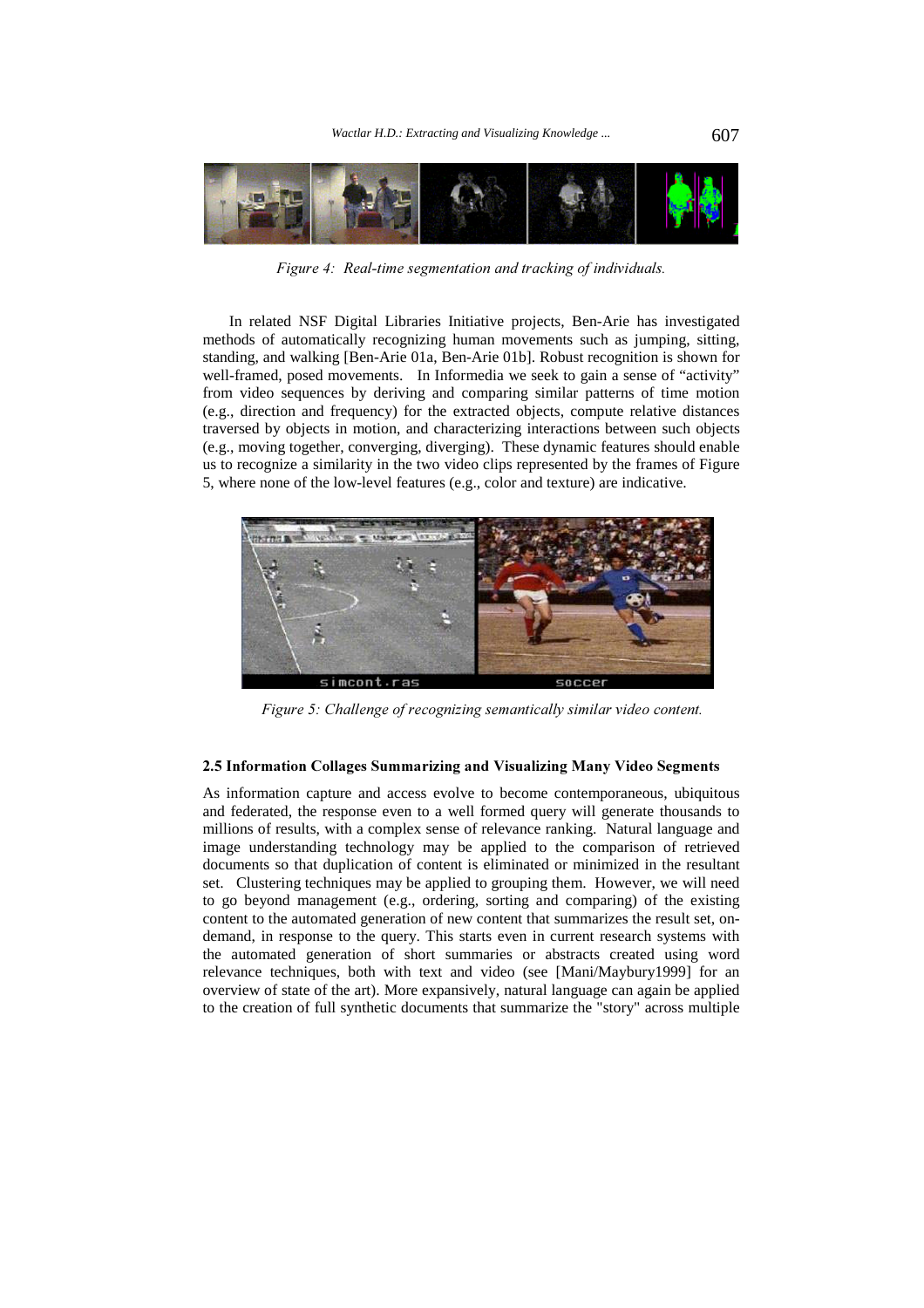source documents, even across media, and potentially across languages, by detecting differences in content between them. Extracting and resolving named entities and references to them in words and images, is fundamental to realizing such capability. This summarization will need to be of variable granularity, enabling semantic zooming interactively at any point. Users may wish to further "drill down" to show more detail but perhaps less context, due to limited screen real estate, and "drill up" to show more context but less detail. The synthetic time-series summarization could similarly construct a timeline of events from related content retrievals to show how a story or event unfolded. Geographic and demographic information extracted from the result set may give rise to a sense of progression or causality. Alternative forms of the synthetic summary might include automatically generated, variable length, encyclopedia-like descriptions composed of words, charts and images, or an "autodocumentary" in the video medium created with video, still images and narrative extracted from the result set.



Figure 6: Prototype of Informedia-II collage summaries built from video metadata.

The goal of the CMU Informedia-II Project is to automatically produce summaries derived from metadata across a number of relevant videos, i.e., an "auto-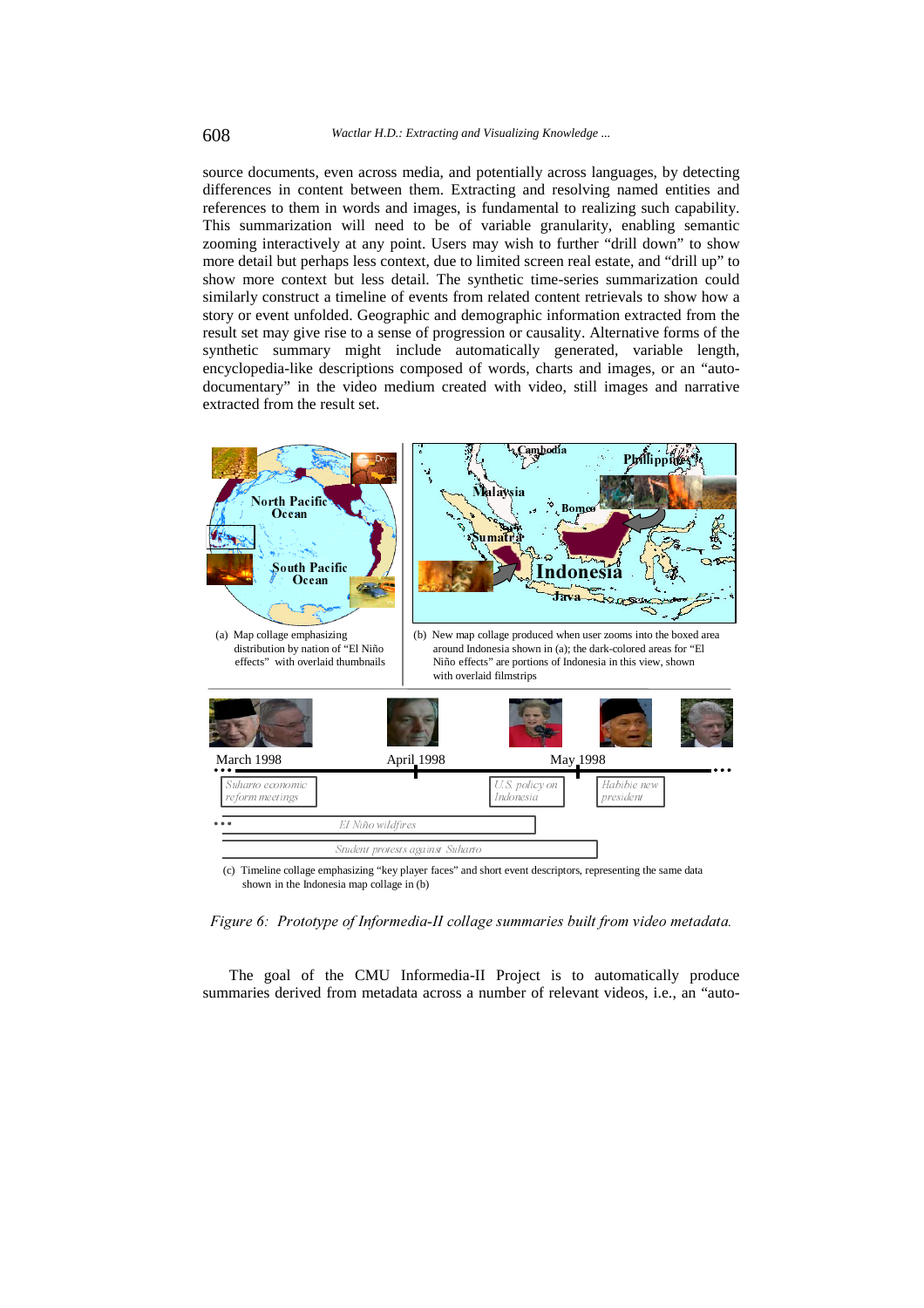documentary" or "auto-collage", to enable more efficient, effective information access. This goal is illustrated in Figure 6, where visual cues can be provided to allow navigation into "El Niño effects" and quick discovery that forest fires occurred in Indonesia, and that such fires corresponded to a time of political upheaval. Such interfaces make use of metadata at various grain sizes, e.g., descriptions of video stories can produce a story cluster of interest, with descriptions of shots within stories leading to identification of the best shots to represent a story cluster, and descriptions of individual images within shots leading to a selection of the best images to represent the cluster within collages like those shown in Figure 6.

Digital video will remain a relatively expensive media, in terms of broadcast/download time and navigation/seeking time. Surrogates that can pinpoint the region of interest within a video will save the knowledge-seeker time and make the distributed content more accessible and useful. Of even greater interest will be information visualization schemes that collect metadata from numerous video clips and summarize those descriptors in a single, cohesive manner. The consumer can then view the summary, rather than view numerous clips with its high potential for redundant, overlapping content and additional material not relevant to the given information need. Metadata standards are requisite to the implementation of such summaries across documents, allowing the semantics of the video metadata to be understood in support of comparing, contrasting, and organizing different video segments and frames into one presentation.

Information layout is obviously important in building the multimedia summaries. Information visualization techniques include Cone Trees [Robertson 93], Tree Maps [Johnson 91], Starfields [Ahlberg 94a], dynamic query sliders [Ahlberg 94b], and VIBE [Olsen 93]. Visualizations such as LifeLines [Freeman 95], Media Streams [Davis 94], and Jabber [Kominek97], have represented temporal information along a timeline. DiVA [Mackay 98] has shown multiple timelines simultaneously for a single video document. These are predominantly focused on ordering and clustering of terms and concepts. The higher level goals for an automated visual summarizer are captured by Tufte in his renowned works on visual information design [Tufte 87, Tufte 90, Tufte 97]. In his first volume he talks about picturing numbers, but in his second he describes the "art" of visualizing information and in his third he more comprehensively defines visualization as "a narrative that displays the causal relationships between the various working elements". He unfortunately does not describe guidelines to form the basis of an expert system to do the same, but there remains potential to construct such a rule-based process to auto-generate them interactively with the user providing some guidance and relevance feedback to the system-attempted quantization and display.

# 3 Challenge of a Global Infrastructure for Continuous Capture and **Real-Time Analysis**

One of the most significant challenges of the "information society" is keeping up with it. The goal must be that of proactive document gathering (in all media) and contemporaneous indexing and incorporation into accessible collections. This implies real-time resources to capture and index newspapers and journals as they are published, radio and television as they are broadcast, and perhaps weather satellite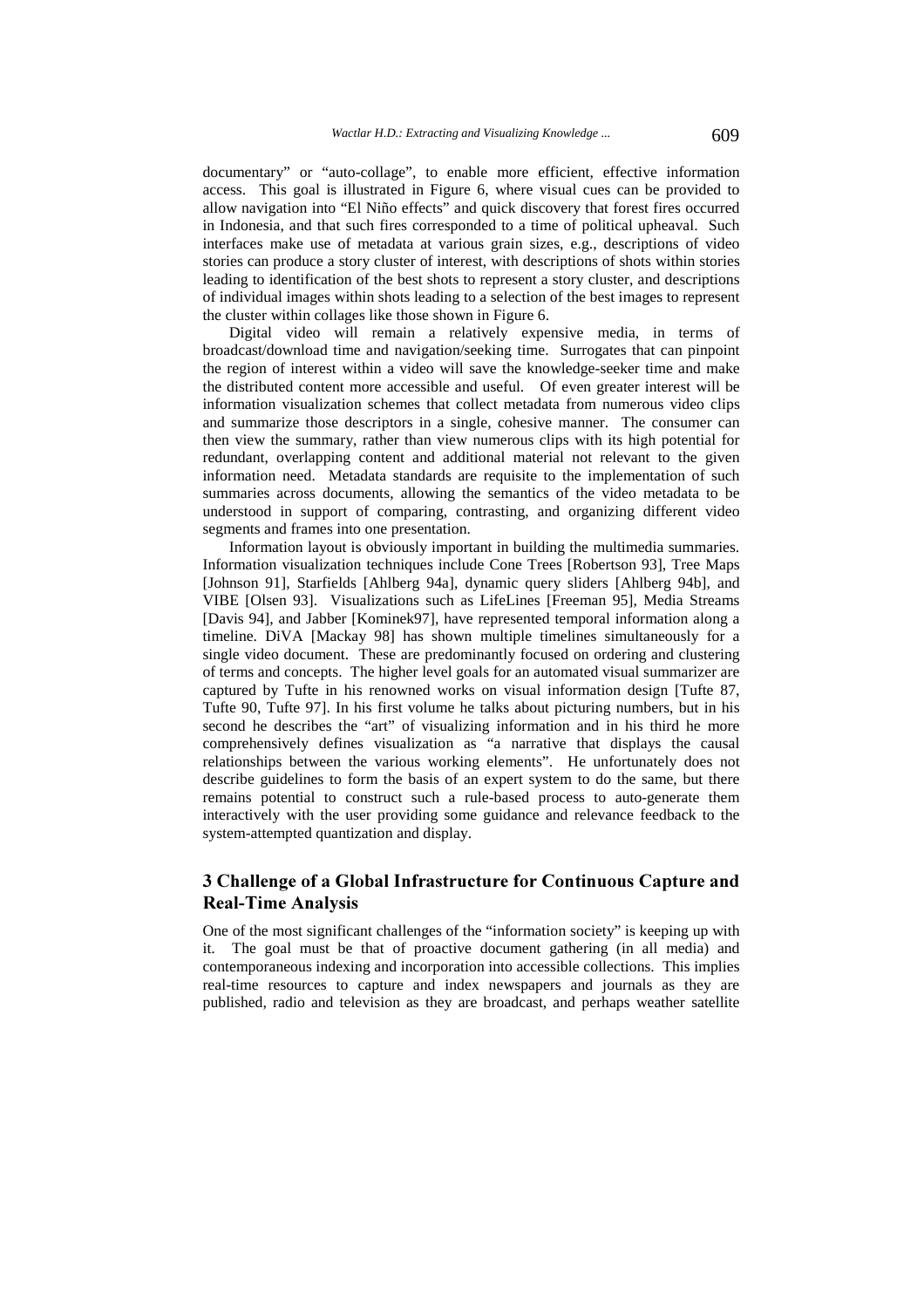data as it is transmitted. This requires progress in three domains of electronic information: (1) standards for generating corresponding metadata alongside or embedded within the content, (2) automatic subject identification and tracking for the documents and their individual sub-components, and (3) interoperability of libraries, media types, languages, and databases.

For video analysis, interpretation and indexing, this issue of scale is one of the most perplexing. Consider the challenges of full-content indexing of broadcast television where there are at least some quality control standards. The chart of figure 7, derived from the Berkeley How Much Information project [Lyman 00], shows an annual production of approximately 48,000,000 hours, or 24,000 terabytes of storage with lossy MPEG-1 compression. If we extrapolate to the capture from surveillance cameras at the 14,000 air terminals worldwide, that same amount of video (4.8M hours) is generated per day. Even if we were capable of sufficient processing in realtime (1 hour per hour of video) to analyze and index the content, many comparable systems must be running in parallel. If we are to summarize or even just search across these parallel but autonomous systems, common metadata must be extracted with common criteria, in a common lingua. This implies massive distributed computation and storage, with standards for metadata description, criteria for extraction and identification, and protocols for media retrieval and conversion.

# **Commercial**

- $\bullet$  4500 motion pictures -> 9,000 hours/year (4.5 TB)
- 33,000 TV stations x 4 hrs/day -> 48,000,000 hrs/yr (24,000 TB)
- 44,000 radio stations x 4 hrs/day -> 65,500,000 hrs/yr (3,275 TB)

# Personal

- Photographs: 80 billion images -> 410,000 TB/yr
- Home videos: 1.4 billion tapes -> 300,000 TB/yr
- X-rays: 2 billion -> 17,000 TB/yr

Figure 7: Annual Video and Audio Production

#### **Acknowledgements**

This material is based on work supported by the Advanced Research and Development Agency (ARDA) under their Video Analysis and Extraction (VACE) program and by the National Science Foundation (NSF) Digital Libraries Initiatives I and II under Cooperative Agreement No. IRI 9817496.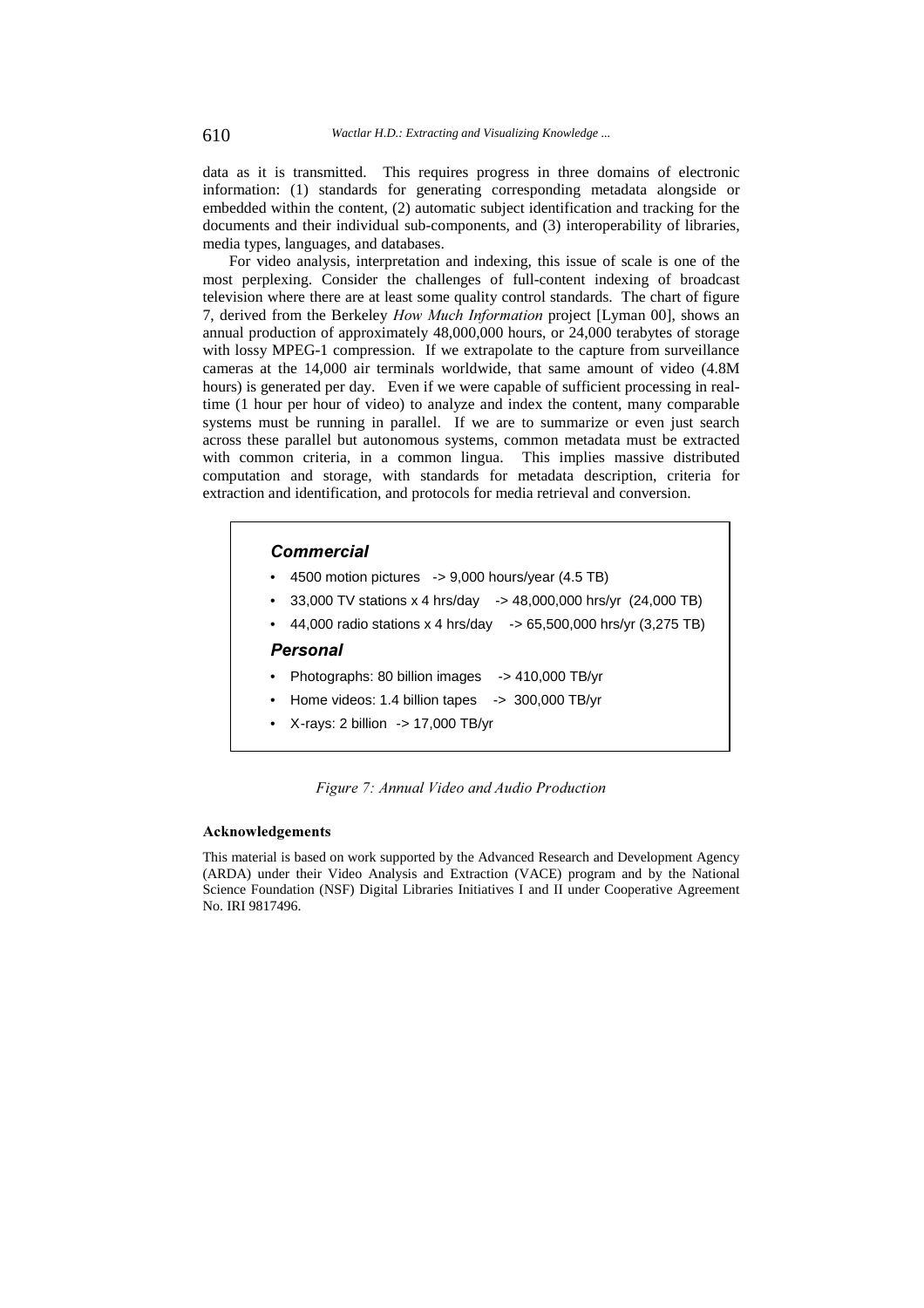### **References**

[Ahlberg94a] Ahlberg, C. and Shneiderman, B. "Visual Information Seeking: Tight Coupling of Dynamic Query Filters with Starfield Displays," Proc. ACM CHI '94 Conference on Human Factors in Computing Systems, Boston, MA, 1994, pp.313-322.

[Ahlberg94b] Ahlberg, C. and Shneiderman, B. "The Alphaslider: A Compact and Rapid Selector," Proc. ACM CHI '94 Conference on Human Factors in Computing Systems, Boston, MA, 1994, pp.365-371.

[Baker00a] Baker, S. and Kanade, T. "Limits on Super-Resoluation and How to Break Them," Proceedings of the 2000 IEEE Conference on Computer Vision and Pattern Recognition, June 2000.

[Baker00b] Baker, S. and Kanade, T. "Hallucinating Faces," Fourth International Conference on Automatic Face an dGesture Recognition, March, 2000.

[Ben-Arie01a] Ben-Aire, J., Pandit, P., and Rajaram, S. "Design of a Digital Library for Human Movement," Joint Conference on Digital Libraries (JCDL'01), Roanoke, VA, June 24-28, 2001.

[Ben-Arie01b] Ben-Arie, J., Pandit, P., and Rajaram, S. "Human Activity Recognition Employing Indexing," The International Conference on Computer Graphics and Imaging  $\sqrt{CGIM'02}$ ), Honolulu, HI, August 13-16, 2001.

[Christel98a] Christel, M., Smith, M., Taylor, C.R., and Winkler, D. "Evolving Video Skims into Useful Multimedia Abstractions," Proceedings of the ACM CHI'98 Conference on Human Factors in Computing Systems, Los Angeles, CA, April, 1998, pp.171-178.

[Cohn01] Cohn, R., Shi, J., R. Gross. "Where to go with Face Recognition," IEEE Conference on Computer Vision and Pattern Recognition 2001 (CVPR'01), Third Workshop on Empirical Evaluation Methods in Computer Vision, Hawaii, US, December 9-14, 2001.

[Davis94] Davis, M. "Knowledge Representation for Video," Proceedings of AAAI '94, 1994, pp.120-127.

[Freeman95] Freeman, E. and Fertig, S. "Lifestreams: Organizing your Electronic Life," AAAI Fall Symposium: AI Applications in Knowledge Navigation and Retrieval, Cambridge, MA, November, 1995. http://www.halcyon.com/topper/jv6n1.htm.

[Gong99] Gong, Y., LaRose, D., Proiett, G. "A Robust Image Mosaicing Technique Capable of Creating Integrated Panoramas," IEEE 1999 International Conference on Information Visualization, London, UK, July 14-16, 1999, pp.12-29.

[Johnson91] Johnson, B. and Schneiderman, B. "Tree-Maps: A Space-Filling Approach to the Visualization of Hierarchical Information Structures," Proc. IEEE Visualization '91, San Diego, CA, October, 1991, pp.284-291.

[Kominek97] Kominek, J. and Kazman, R. "Accessing Multimedia through Concept Clustering," Proceedings of ACM CHI '97 Conference on Human Factors in Computing Systems, Atlanta, GA, March, 1997, pp.19-26.

[Lyman00] Lyman, P., Varian, H. How Much Information, 2000, http://www.sims.Berkeley.edu/how-much-info.

[Mackay98] Mackay, W.E. and Beaudouin-Lafon, M. "DIVA: Exploratory Data Analysis with Multimedia Streams," Proceedings of the ACM CHI'98 Conference on Human Factors in Computing Systems, Los Angeles, CA, April, 1998, pp.416-423.